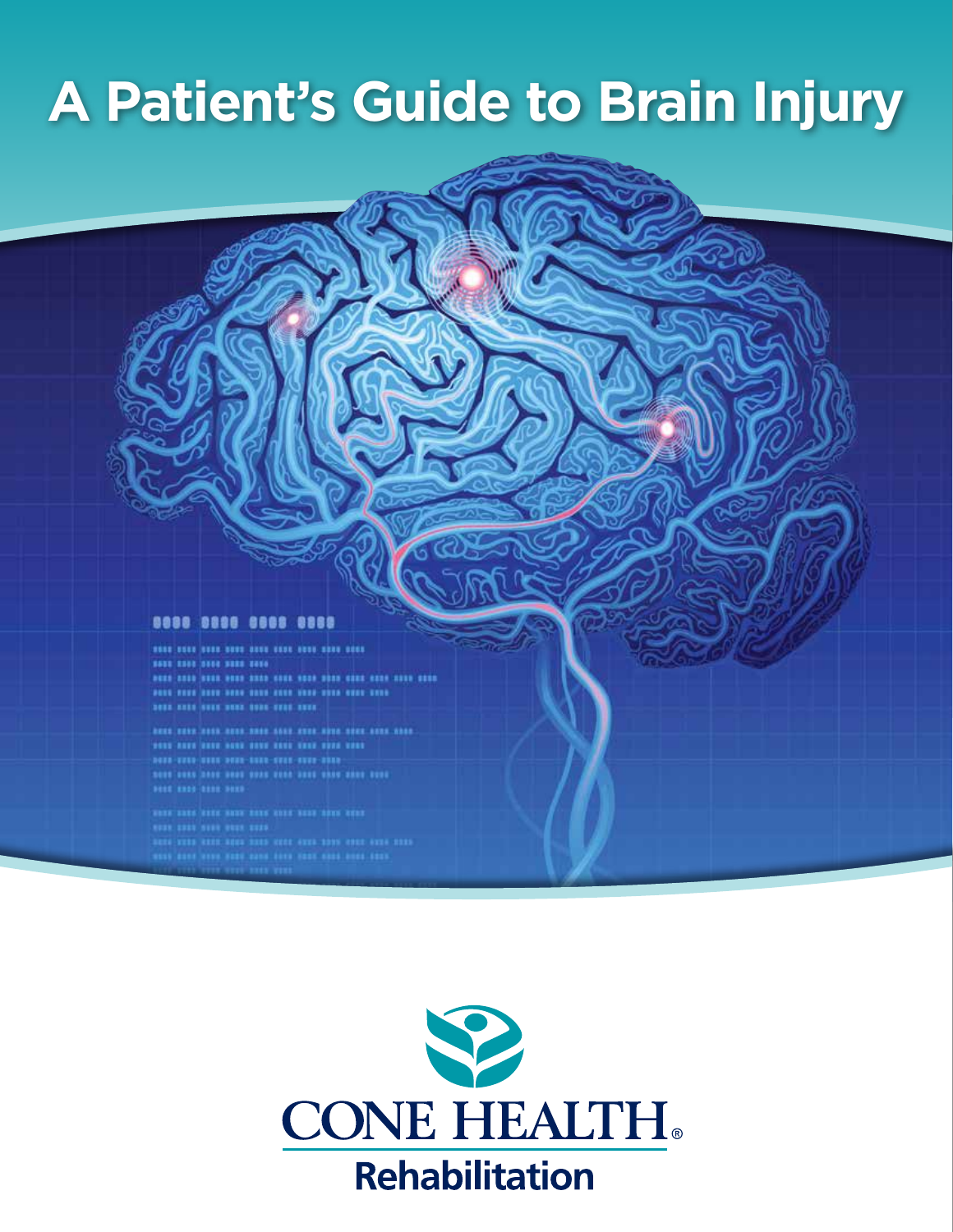# **Brain Injury**

Notes: All of us feel more comfortable dealing with changes in our bodies when we understand what is occurring, why it is happening and how it can be treated. That's why the staff of the Cone Health network has developed a health care education series. This is a library of booklets, pamphlets, fact sheets and other materials designed to answer the questions of patients, family members, and others in the community about important health topics.

Brain injury happens quickly. This booklet has been developed to help you understand brain injury. We recognize that this is a difficult time for you. You are not alone. The Centers for Disease Control and Management reports that each year 1.7 million people suffer a brain injury. These injuries are often severe enough to keep people from returning to their normal lives. By learning more about the effects of brain injury and our team of specialists, we hope to ease some of the anxiety that this type of injury causes. We encourage you to ask questions. It is important that you give the physician and staff any information that may help. You may be asking yourself questions, such as:

- What is the brain responsible for?
- What is a brain injury?
- How serious is a brain injury?
- What is brain swelling?
- When will we know how serious the brain injury is?
- What can I do to help?

In this booklet, you'll find answers to those and many other questions. Because each patient's needs are different, not all the information in this booklet will apply to you. Ask your physician and health care team for specific information.

## **About Brain Injury** *Your body's control center*

Just like any part of the body, the brain can be damaged as a result of an accident or interruption in the blood flow. The effects of this damage can range from minor thinking and memory problems to coma. The injury may also affect speech, vision and the ability to move. It often results in changes in the person's behavior, emotions and personality. Each of these problems may be temporary or permanent, and they may cause partial or total disability. Every person's recovery is different. It depends on many factors, including the patient's personality before the injury, the part of the brain that was injured, the amount of damage to the brain, how much time has passed since the injury and whether drugs or alcohol were used.

### *Common questions about brain injury*

You will probably have many questions as your family member or friend recovers. Below is a list of frequently asked questions. Every person is different, and you may find that not all of these questions apply to you.

### *Questions in early stages*

- *Q. How serious is a brain injury?*
- A. Brain injuries are serious. There are two critical periods in brain injury recovery. The first is the initial few days immediately following the injury. Despite intensive treatment and care, the injury may be so severe and overwhelming that the person may not recover. The second critical period starts a few days later and continues for two weeks or longer. During this time, there is close monitoring for complications such as swelling of the brain.

#### *Q. What is brain swelling and how can it be controlled?*

A. Brain swelling, or cerebral edema occurs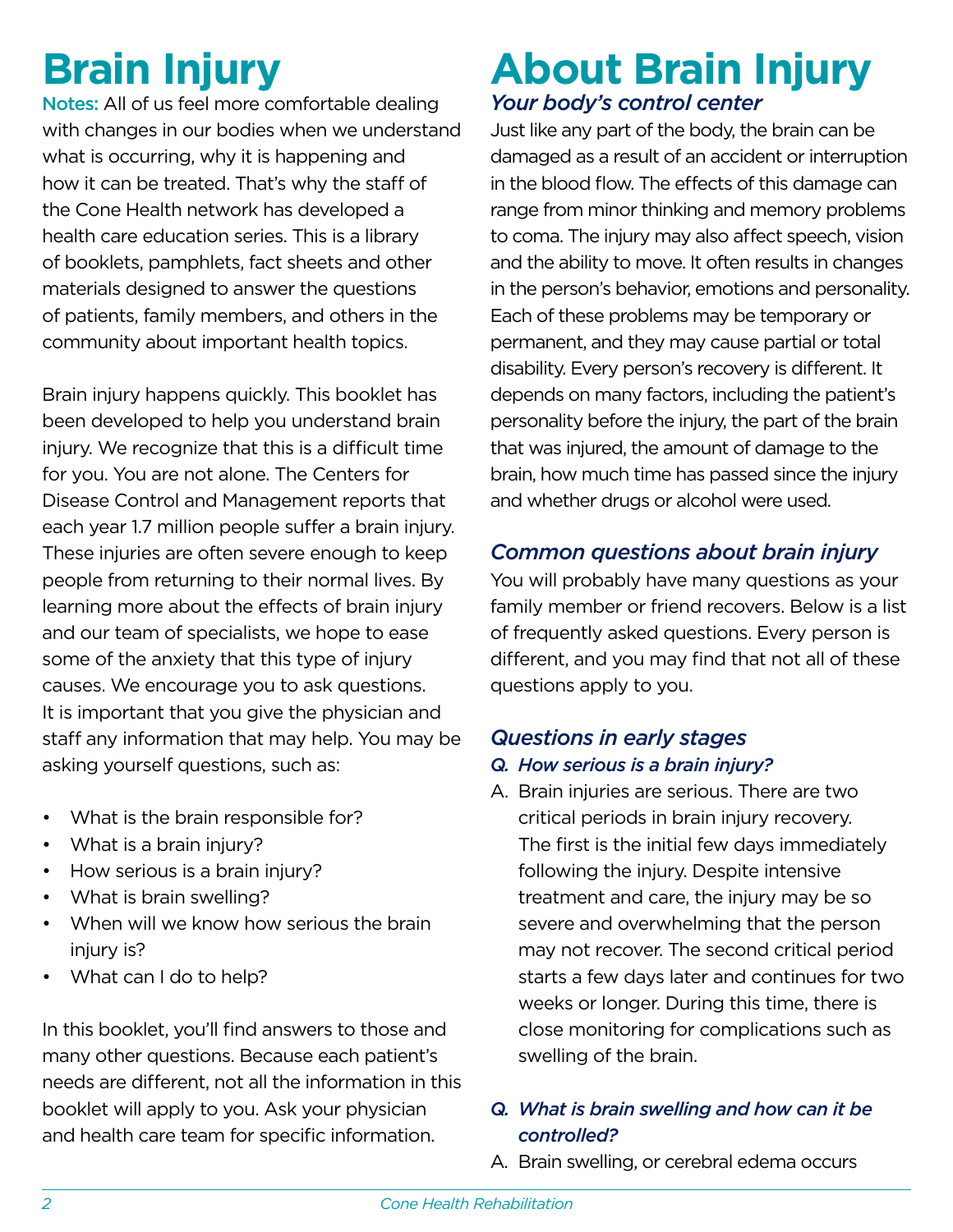as the result of a head or brain injury. Medications, surgery and close monitoring may be used to control swelling. If it cannot be controlled, brain swelling may result in death.

#### *Q. When will we know how serious the brain injury is?*

A. It is difficult to predict the outcome of a brain injury in the first hour or first few days after it occurs. It may seem cruel and uncaring when the physicians say you will have to wait and see. But this is the most accurate answer. Typically, the longer a person remains in a coma the less likely he or she will recover completely. Few people fully recover after several months in a coma. Others may suffer permanent injury after only a brief time in a coma. Patients with a brain injury often do better if there are no other serious injuries.

#### *Q. What is a coma? Can a person in a coma hear, smell or see?*

A. A coma is a sleep-like state in which the injured person does not respond to his or her surroundings. Waking from a coma may take several weeks. It is usually a slow process of increasing alertness and awareness. While in a coma, people sometimes show signs that they can hear and understand. These signs are often just reflexes such as squeezing an object placed in the hand, sucking or response to pain. Since most people cannot remember this time period, it is impossible to know if they actually recognize voices or can see. However, it is very important to talk to them as though they can hear and understand.

#### *Q. Do patients in a coma feel pain?*

A. Although patients with a brain injury may react to pain by moving or groaning,

they do not remember their pain. Many tests are necessary to care for them. If a painful procedure is necessary, medication is provided to relieve pain. Nurses and physicians avoid unnecessary painful procedures. If you have questions about any tests or procedures, please ask the nurse or physician to explain.

#### *Q. When will my loved one wake up?*

A. No one knows for sure when your loved one will awaken. It is a day-by-day process. Becoming fully alert may take hours, months or years. Some people may only partially recover. Others may never fully regain awareness of their surroundings. The physician may order therapy services (physical, occupational or speech therapy) to begin in this stage of recovery. It is important to understand that staff does not "stimulate" someone out of a coma. Staff provides a structured, therapeutic opportunity for a patient to respond in some way to some type of sensory stimulation.

#### *Q. What reactions can I expect in myself and others?*

- A. Most people are shocked at the news that a loved one has suffered a brain injury. They often experience a range of feelings, such as:
	- Guilt: You may feel that you could have changed the outcome if you had done something differently. The best way to deal with guilt is to recognize your feelings and then put them aside until you better understand the situation.
	- Denial: Sometimes people refuse to believe what physicians and others tell them. Others show denial by becoming angry with anyone with bad news. It's OK to have hope.
	- Anger: This strong emotion is often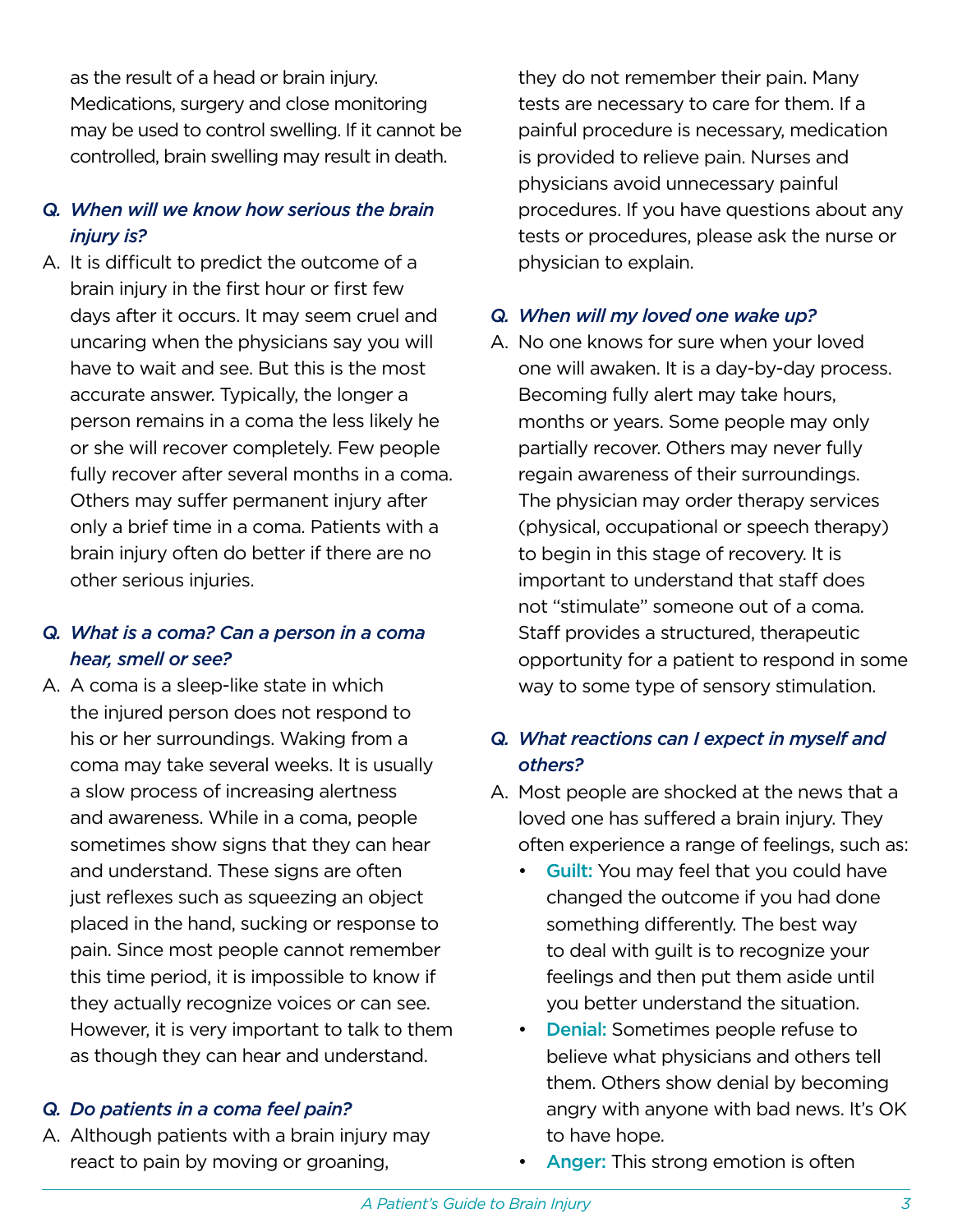directed at family members, staff or even a higher being. Anger isn't helpful in these situations. Try to recognize your anger and be cautious about acting on it.

Shock: Some people show their emotions; others hide their feelings. People in shock are usually anxious, forgetful and in a dreamlike state. Remember that shock is normal. Most people find the inner strength necessary to make good decisions.

#### *Q. What can I do to help?*

- A. It's important for you to be supportive during this time of recovery. However, it's equally important for you to take care of yourself. Here are a few tips:
	- Maintain a family routine that is as normal as possible. Stay in touch with the outside world. Openly express your feelings. Remember that anger, frustration and sorrow are normal feelings. They should be shared rather than kept inside.
	- Pace yourself. Get plenty of rest, relaxation and exercise. Allow time for yourself — go out to dinner, shop or take a walk. This will help you be more physically and emotionally prepared to support and care for your loved one. Rotate hospital visits with other family members.
	- Learn to ask for and accept help from friends and relatives. These favors may include anything from being taken out for dinner to helping with household chores.
	- Evaluate and discuss what new responsibilities and roles the family will need to assume to help care for the person once discharged from the hospital. Be prepared to make these decisions and share responsibilities.

### *Learn to identify signs of burnout, including:*

- Lack of sleep.
- Not taking care of yourself.
- Depression.
- Physical and emotional exhaustion.
- Feeling overwhelmed and worthless.
- Feeling completely alone.
- Abuse of alcohol or other drugs.
- Family and marital conflicts.
- Frequent sickness.
- Difficulty concentrating or listening.

If you experience these symptoms, recognize that you may need help. Consider family, friends, support groups, chaplaincy services, social workers, physicians or nurses for support and assistance.

### *Questions in later stages:*

- If the patient is not able to do their former job, what are his/her options?
- When can he/she return to school?
- Will he/she need special assistance?
- When can he/she drive?
- What should he/she know about use of drugs and alcohol?
- When can he/she resume sexual activity?
- What should I do if I notice personality changes such as depression?

Answers to these questions will differ for each person. The treatment team can best answer them for you

# **The Treatment Team**

Rehabilitation of a patient with brain injury involves a team of professionals — each with special knowledge of a specific part of brain injury recovery. Family members are important members of the rehab team. The family provides information about the person's history,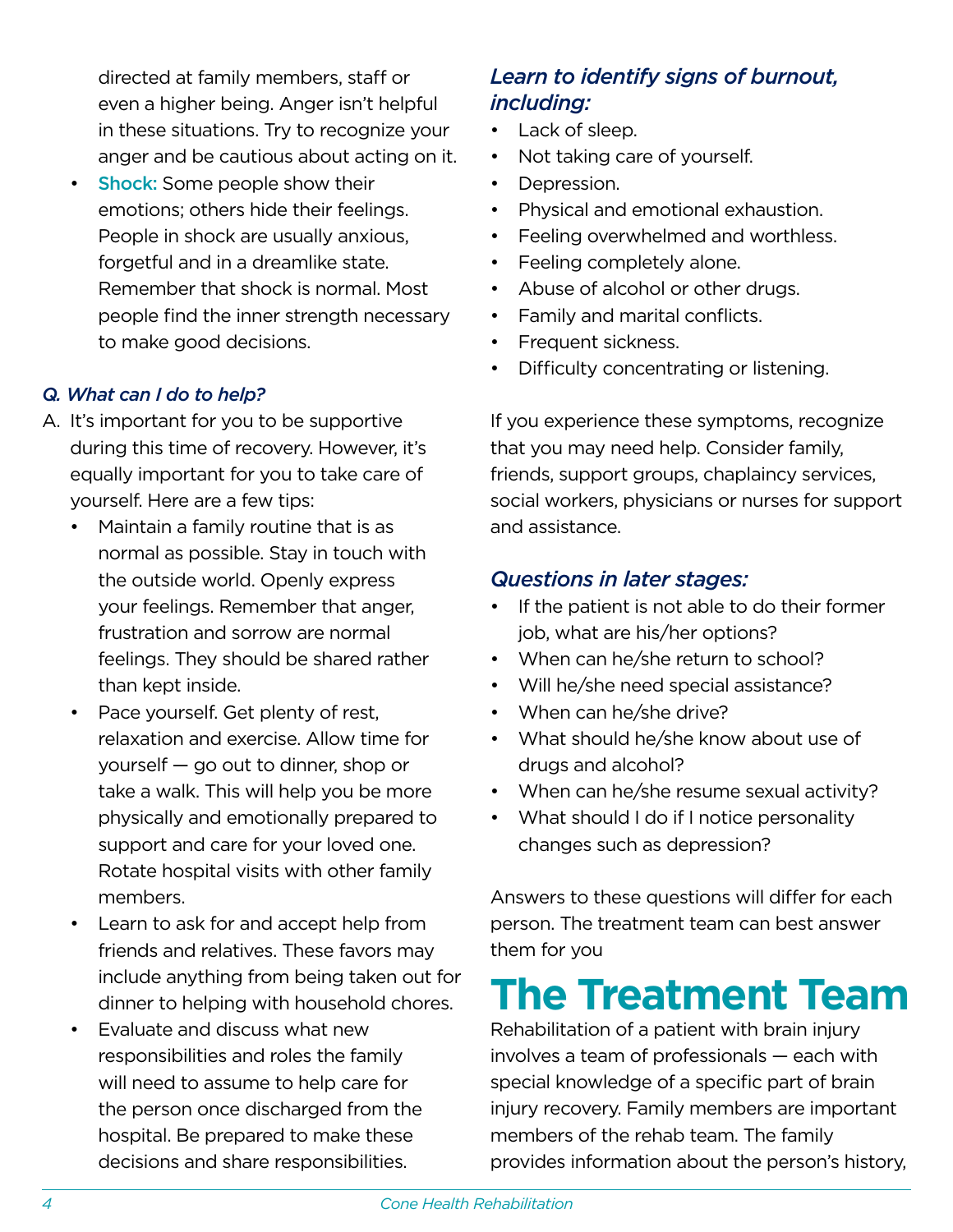supports the person through the trauma phase and assists in continuing therapy. In order to best address each person's needs and goals, information about the recovery process is shared among the team members.

The following team members may work with the person and his/her family at some point during rehabilitation:

Physicians: Several types of physicians may work with patients with a brain injury. These include physiatrists (physicians specializing in rehabilitation), neurologists (specialists in the brain, spinal cord and nerves), and neurosurgeons (specialists who operate on the brain, spinal cord and nerves).

Physician's assistants (PAs): PAs help the physician care for the person's medical needs.

Neuropsychologists: These are psychologists who specialize in the relationship between the brain and behavior. They perform tests and may treat thinking or personality problems. They assist in behavior management.

Nurses: Nurses provide care 24 hours a day and monitor the patient's medical status. They make sure the treatment plan is followed. They also provide education on bladder and bowel training and medications.

Nurse technicians (NTs): NTs assist nurses with the person's daily care.

Physical therapists (PTs)/physical therapist assistants (PTAs): PTs and PTAs work on problems with moving, balance and coordination. They teach mobility skills such as walking, using a wheelchair, and getting in and out of bed.

Occupational therapists (OTs)/occupational therapist assistants (OTAs): OTs and OTAs help the person relearn daily activities such as eating, bathing, dressing, toileting, writing, thinking skills and cooking. They may teach the person new techniques and/or how to use adaptive equipment. They may also work on arm function and teach patients how to adapt to vision problems.

Speech-language pathologists (SLPs): SLPs help the person with language and other communication skills. They treat thinking and memory problems so that patients can make safe decisions and communicate needs better. They also help find safe ways to eat and drink if patients have trouble swallowing.

Recreation therapists (TRs): TRs assist people with activities they enjoyed before the brain injury such as playing cards, gardening, computer games or community activities. They help people practice new skills in a group setting. They also help the person find new leisure activities.

Social workers/case managers: Social workers and case managers ensure that all services fit together as smoothly as possible. They also help the patient and/or family with financial management and problem solving. They help individuals and their families/caregivers arrange for services and equipment they may need after discharge. They also serve as counselors to the person and the family/caregiver for emotional issues caused by the illness or injury.

Nutritionists/dietitians: Nutritionists/dietitians make sure that the person gets healthy meals and eats well while in the hospital. They also provide education about healthier eating habits both in the hospital and at home.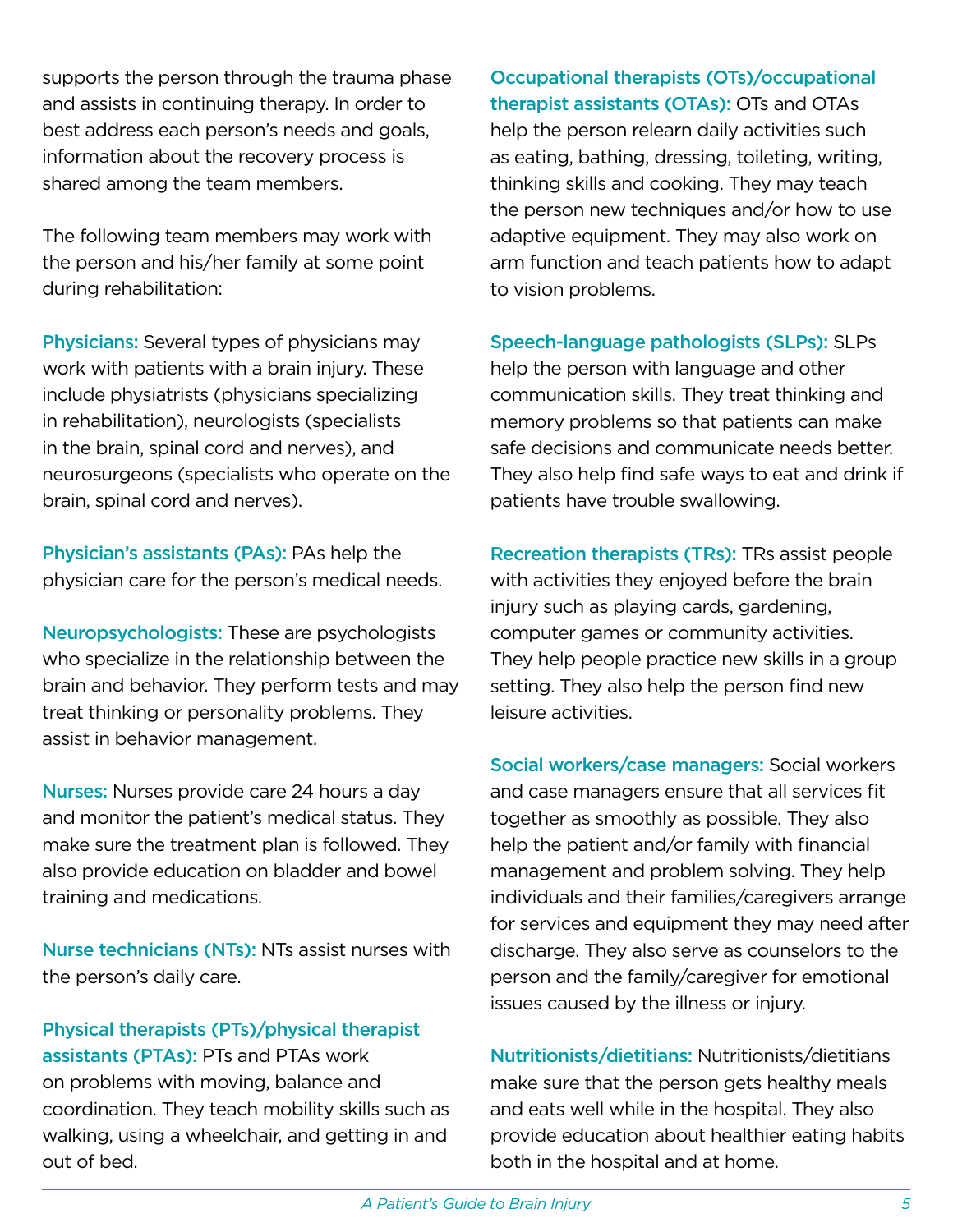Respiratory therapists: Respiratory therapists treat breathing problems and operate special equipment such as ventilators/breathing machines.

# **Therapy Options**

The case manager and/or social worker coordinates the rehabilitation process with the treatment team. He or she will make suggestions for the most appropriate level of care.

#### *Acute hospital care*

Medical stability is the goal of acute hospitalization. Limited therapy services are provided while patients with a brain injury are in the acute care section of the hospital.

#### *Subacute programs*

Subacute care is designed for a person who is very weak but showing functional progress. These patients no longer require complex medical care but are not yet stable enough for intensive rehabilitation or home. These programs provide at least one hour of therapy a day.

#### *Inpatient rehabilitation programs*

These programs, usually found in hospital settings, are created for patients who still need 24-hour medical and nursing care but have reached the point where intensive therapy is necessary for recovery. Individuals receive at least 4.5 hours of therapy a day. Family/ caregiver training is an important part of the inpatient rehabilitation setting.

#### *Outpatient rehabilitation programs*

Outpatient programs are designed for patients who have been discharged from the hospital but still need therapy. They may receive one therapy or multiple therapies depending on their needs. The individuals can practice

their skills at home with their caregiver(s). If appropriate, driving evaluations are performed through our Outpatient Rehabilitation Program.

### *Home health services*

Home health care provides therapy or care to people who are physically unable to travel to an outpatient center. Professionals travel to the person's home to provide service. One advantage of home health is that individuals learn skills in the home setting where they are most used.

# **Placement Options**

For some families, taking care of a person with a brain injury may not be possible. Placement in a skilled nursing facility or an assisted living facility may be the safest option. This is a very difficult decision to make. The treatment team will give recommendations and help with this planning process.

#### *Skilled nursing facility*

At a skilled nursing facility, a person receives 24-hour nursing services. If recommended, follow-up therapy is available for activities such as bathing, dressing, swallowing, communication and moving around. Group activities, which allow people to meet other residents, are encouraged.

#### *Assisted living facility*

An assisted living facility provides 24-hour supervision for safety. A person needs to be independent with mobility and self care. Meals as well as assistance with medicines are provided.

#### *Resources/community service:*

See the back page of this booklet for a listing of community resources in your area.

#### *Adult day care programs*

These programs provide day care for people whose caregivers work during the day.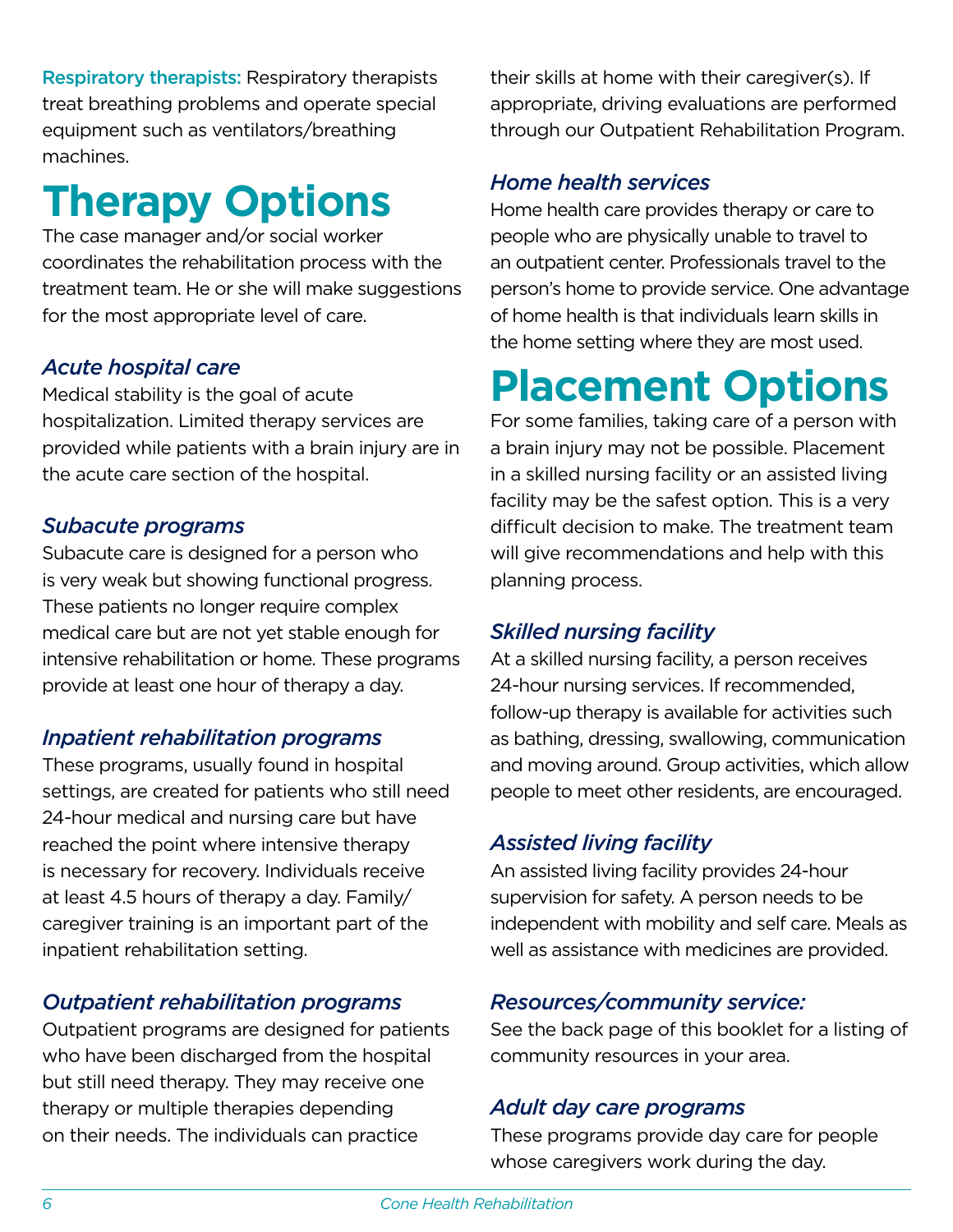They provide meals, minor health care and recreational activities. These programs usually operate five days a week.

#### *Respite care*

Trained professionals provide respite care in the home. These individuals are hired by the caregiver/family and can provide anywhere from a few hours to a full day of care. Respite care is typically used when the caregiver must run errands.

#### *Community transportation*

Transportation is available to drive people to and from physician appointments, grocery stores and social activities. Transportation may be by bus, taxi or specially equipped vans.

# **About the Brain**

The brain is the control center for all the body's functions. These functions include thinking, speaking, moving and breathing. The hard skull protects the soft and spongy brain.



*Image courtesy of The National Stroke Association. Also see illustration on page 8.*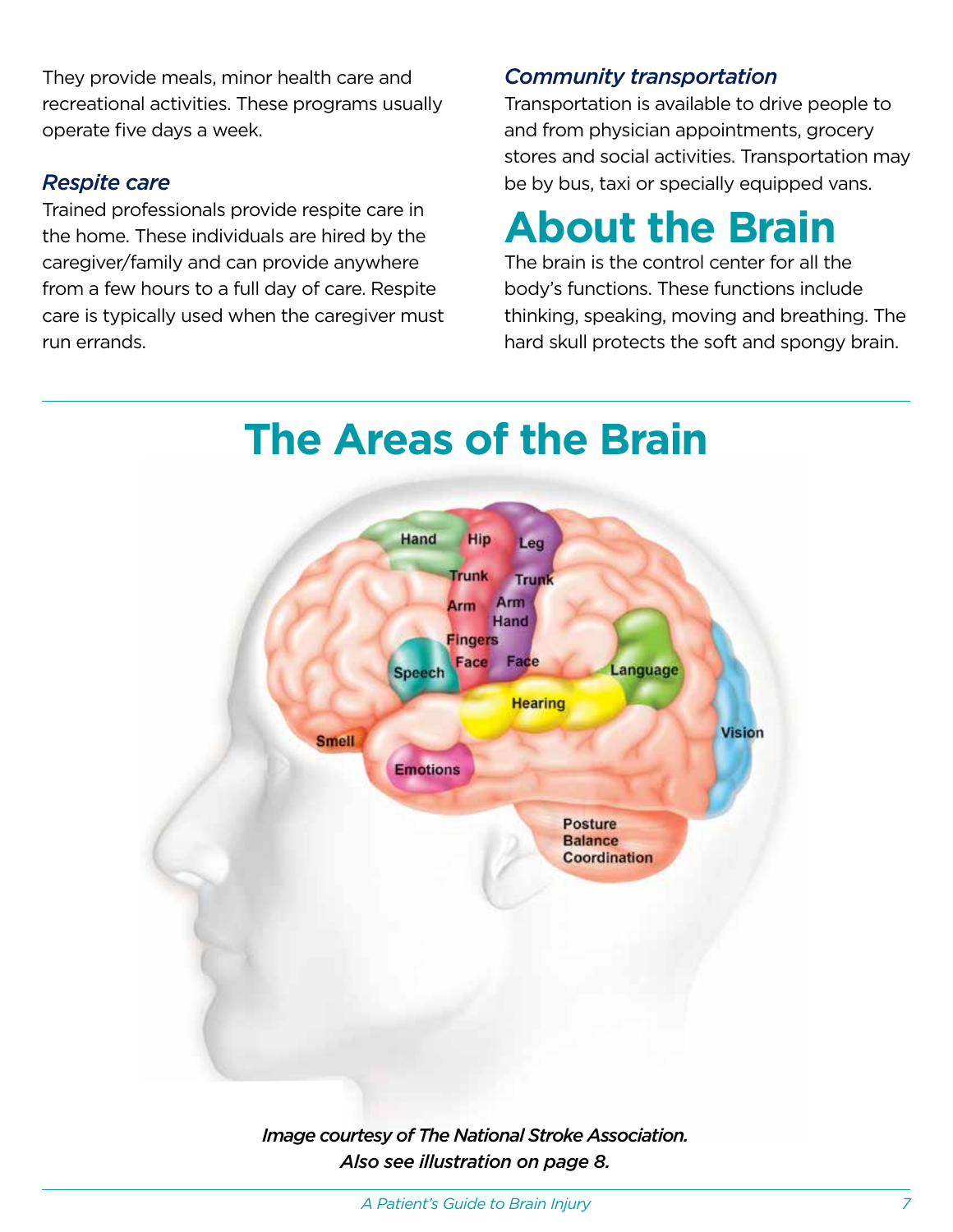

*Image courtesy of The National Stroke Association*

The cerebrum is the largest part of the brain. It is divided into sections, or lobes. Each lobe controls different body functions. The brain is also divided into two halves, or hemispheres. Typically, the left hemisphere controls speaking, writing, reading and math skills. The right hemisphere controls music, drawing and body awareness. The right side of the brain usually controls movement and feeling on the left side of the body, and the left side of the brain controls movement and feeling on the right side of the body. The frontal lobe is located just behind the forehead. It controls a person's emotions, thinking, motivation, self-control, use of words and body movements. The temporal lobe is located on the side of the head. It controls a person's hearing, memory, and understanding of written and spoken words,

smell and taste. The parietal lobe is located on the top of the head behind the frontal lobe. It controls how a person senses touch, temperature and pain. It also controls reading and our ability to tell how far away objects are from us and from other objects as well as how we perceive the world. The cerebellum coordinates movement and balance. The brain stem controls basic body functions such as breathing, heart rate, alertness, balance and swallowing.

# **Effects on Thinking**

Following a brain injury, a person will most likely experience cognitive changes — changes in his or her ability to think. These changes depend on where the brain damage occurred. An injury can limit a patient's ability to think, remember,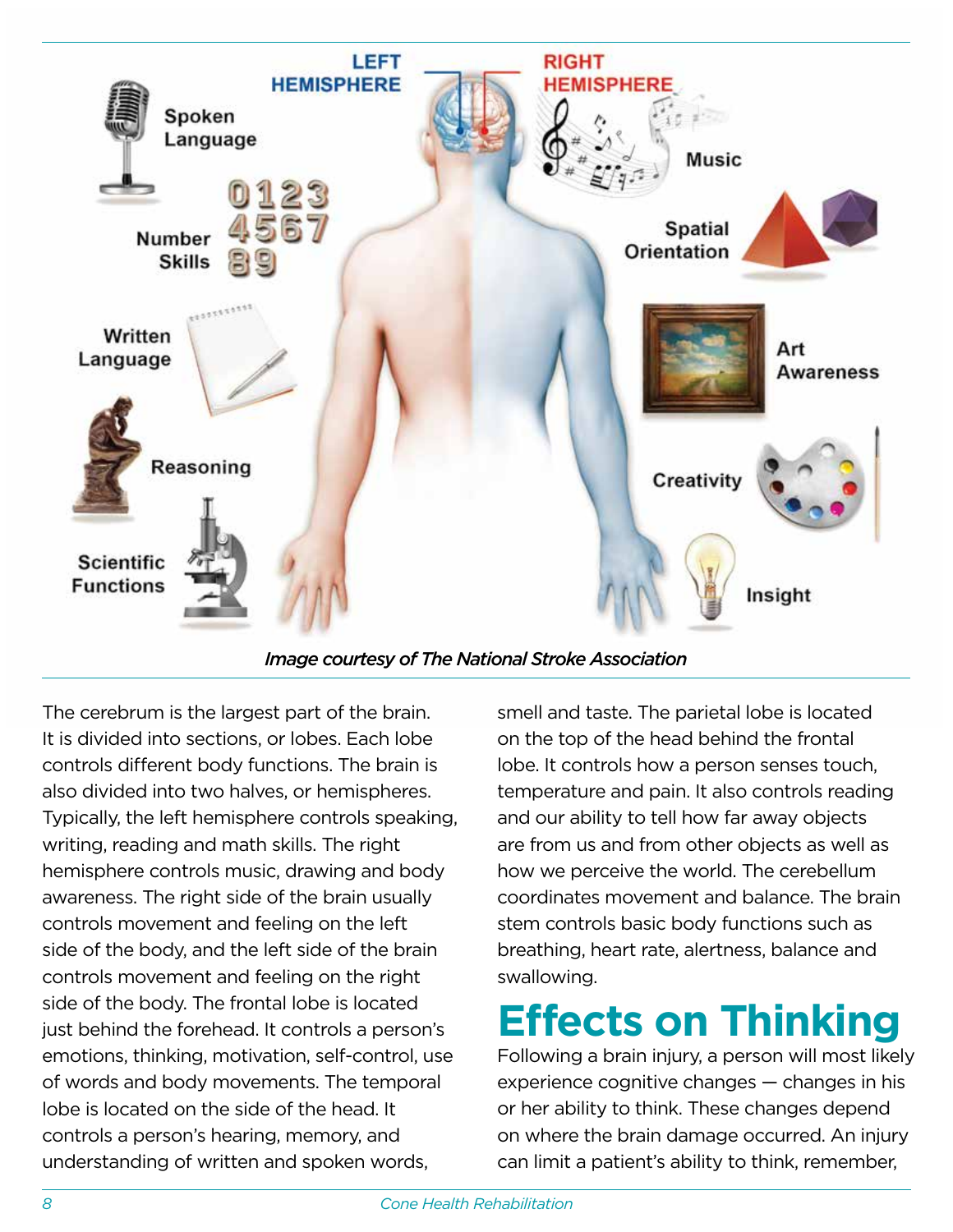# **How Injury Happens: The Types of Damage**

#### *Diffuse axonal Injury/axon shearing:*



*©Patrick J. Lynch, medical illustrator*

### *Subdural/arachnoid hemorrhage:*



*©thinkstock.com*

#### *Coup-countrecoup:*



*Brain hemorrhage with edema (swelling) CT image:*



*Hematoma: ©www.123rf.com/photo*



*©SharonEllis2016*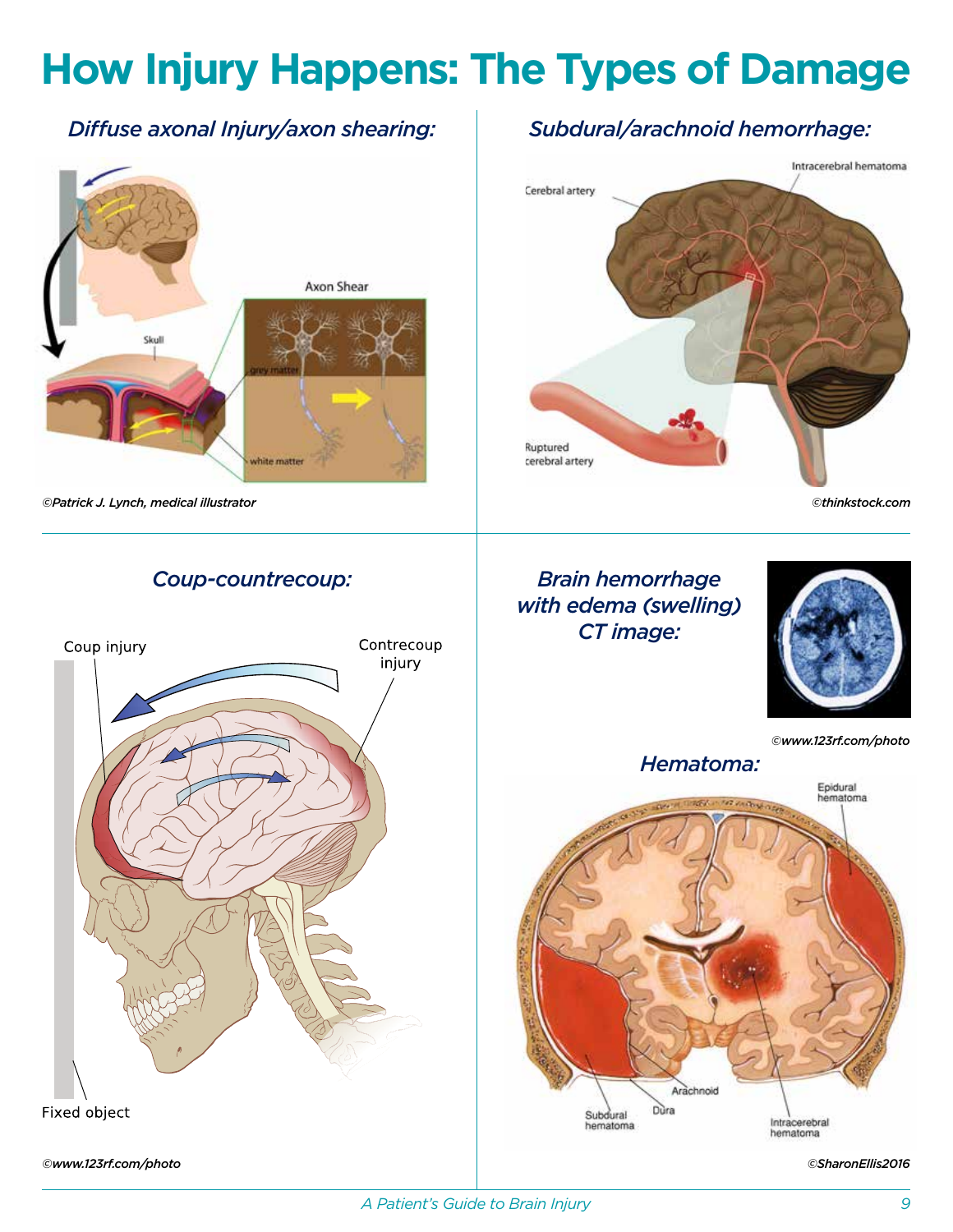reason, judge and communicate. The rehab team may use special tests to measure the extent of the problems. They may also create a cognitive home program for the patients with suggestions for transitioning back home.

# **Levels of Recovery**

Cone Health measures progress based on the eight levels of recovery as defined by the Rancho Los Amigos Rehabilitation Hospital in California. Recovery from a brain injury does typically follow a predictable pattern of expected recovery. How long a person will remain in each stage varies. Progress may slow down or even stop at any level. Patients with a brain injury may show signs of more than one level at the same time. These levels are only guidelines and may not apply to each person.

Below are some suggestions on how to help your loved one during each recovery level. Team members may also make further recommendations.

# **Rancho Levels: Description and Suggestions**

#### *Level 1: No response*

At this stage, individuals are in a coma. They appear to be in a deep sleep. They will not respond to anything including pain, noise or people.

#### *You can help:*

Although it's not known how aware patients in a coma are of their surroundings, it is important to talk to them in a normal tone. For example, tell them who you are, the date, where they are and why they are in the hospital. Limit stimulation (such as the television, music and visitors).

### *Level 2: Generalized response*

At this level, patients occasionally respond or react to noises, touch and people. The responses may be limited to slight body movements or sounds that may sound like groans. These responses are likely to be slow.

#### *You can help:*

- Show affection.
- Speak in a normal tone. Do not whisper or shout.
- Allow only one or two visitors at a time.
- Limit your interactions (touching and talking) to 15 minutes.
- Let only one person talk at a time. Speak slowly in short, simple sentences.

### *Level 3: Localized response*

Individuals react more often to noises, touch and people. However, they still may not respond every time. Responses are more direct, such as turning their head toward a sound or focusing on an object. A person in level three may occasionally follow simple commands but need more time because their actions are slow. They may also react to discomfort or pain. A person in level three may also show signs of restlessness by moving around a great deal in the bed and fidgeting with tubes and lines.

#### *You can help:*

- Remember that patients at this level may not respond every time.
- Talk at eye level.
- Limit your interactions (touching and talking) to 15 minutes or less.
- Let only one person talk at a time. Speak slowly in short, simple sentences.
- Pause between sentences.
- Help them begin daily self-care activities, such as washing their face and brushing their hair.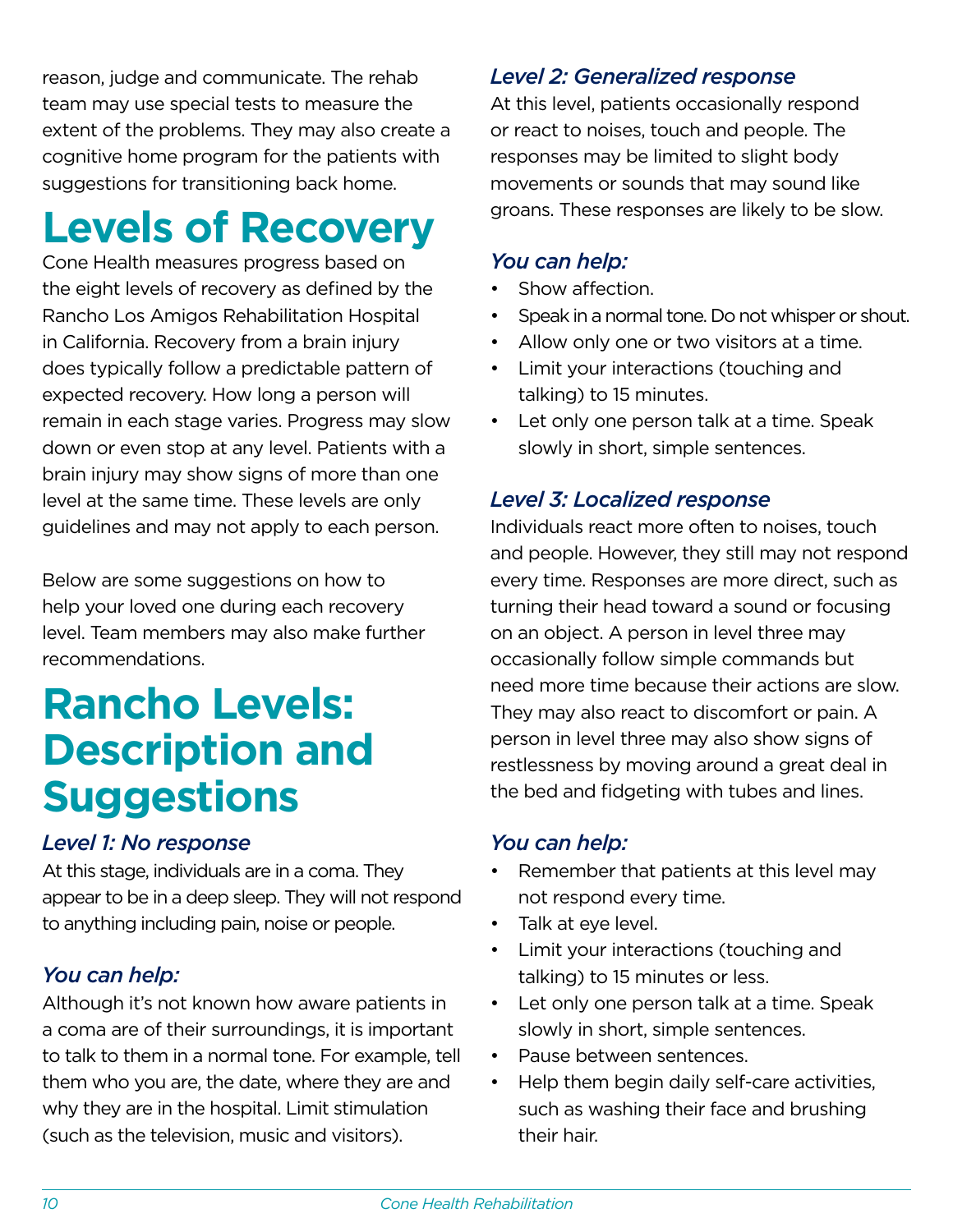- You will need to give plenty of help.
- Bring in familiar objects and photographs of family members and friends with names written on the back so the staff will know who is in the pictures.
- Each time you see the person, say who you are. Talk about the month, the year and any upcoming holidays.
- As they become more awake, ask them questions that have "yes" or "no" answers. Allow plenty of time for them to answer since their actions may be slow. Do not expect them to remember right away. Making demands will not make the brain heal faster.

#### *Level 4: Confused — agitated*

At this level, patients with a brain injury are confused, often showing strange behavior. They have a poor memory. As a result, they may make up stories, have a poor attention span and need a lot of help with simple tasks such as bathing, dressing and eating. They may show aggressive behavior such as hitting, biting and cursing. Restraints may be necessary to keep them and others around them safe. They may need a specialized bed called an enclosure bed to keep them safe. The physician may recommend medications to help decrease the agitation. Staff may assist the patient in walking around the unit to help reduce the agitation as well. They may show behaviors inappropriate to the situation such as taking off their clothes in public, use of foul language, and difficulty controlling and expressing their sexual feelings. Light, noise and touch may be difficult for them to handle, increasing the above behaviors.

#### *You can help:*

• Have them try simple and familiar tasks such as washing, dressing and eating. Success will

help them feel good about themselves and may improve their behavior.

- Talk to them about familiar things.
- Correct them matter-of-factly if they are wrong. Don't argue. Change the subject if they continue to disagree.
- Limit visitors to one or two at a time.
- If they become upset, notify the staff. Visiting hours may be restricted if the person becomes too upset.

### *Level 5: Confused — inappropriate*

In this stage, patients with a brain injury are beginning to make some sense of their environment. They recognize familiar people and carry on simple, short conversations. They can follow simple instructions most of the time. However, their attention span may be short. They may need to be reminded of the instruction or conversation topic. They may remember past events before the brain injury but may not remember what happened only minutes earlier or yesterday. Inappropriate behaviors seen in level four may also continue. They may be able to perform daily tasks such as eating or dressing. However, learning new information is difficult. They may also wander off, hoping to "go home."

### *You can help:*

- Keep visits short and brief but you are welcome to visit often.
- Introduce yourself when you greet your loved one.
- Go through family photo albums with your loved one.
- Try to come and visit at the same time every day.
- Frequently remind them of the day, time, place, situation, etc.
- Review information about family and friends.
- Review orientation information daily.
- If they are confused or incorrect, offer correct information. Don't argue.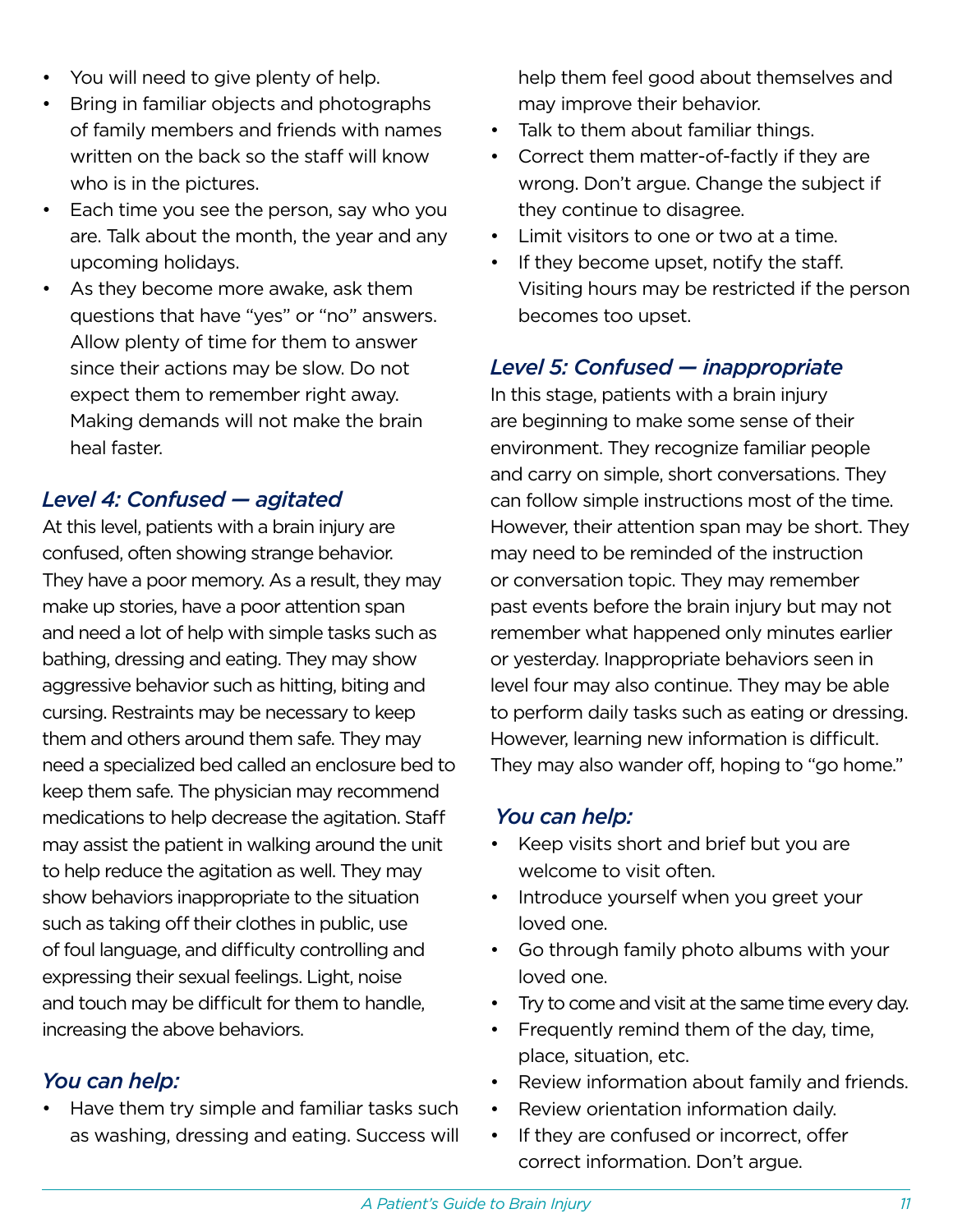- Discuss injury-related problems honestly and matter-of-factly.
- If there are feelings of sadness, fearfulness or frustration, it's OK to talk about it.
- If they get stuck on one activity or topic, talk about it and then help them move on to another topic.
- Memory notebooks are often used to keep track of daily activities.
- Use picture flash cards with your loved one.
- Speak slowly.
- Speak in simple sentences.
- Ask yes or no questions.
- Give your loved one extra time to understand and respond.
- Help your loved one stay on topic in conversation. It can be common to get stuck on one idea.
- Don't talk down to your loved one as if they were a young child.
- Don't ignore your loved one when they are trying to express themselves.

### *Level 6: Confused — appropriate*

At this level, individuals are more aware of time and place. They are able to pay attention longer and follow simple directions. They now remember how to do daily activities such as eating, bathing and dressing. However, they may have a hard time adjusting to change. Memory of the past (before the brain injury) continues to improve, but memory of recent events may be poor. Learning new information is still difficult. They may not understand that their brain injury has changed what they are able to do. This may make them feel ready to go to work or drive a car before they are able.

#### *You can help:*

• Allow them to do more for themselves. Be there for safety.

- It may be helpful to keep a schedule or have a daily routine.
- Memory notebooks may be helpful at this stage.
- Use a journal to record what you talked to your loved one about and any decisions made.
- Find out what your loved one is working on in therapy and ask them to try to demonstrate the task.
- Allow for extra time for them to process information.
- Change topics of conversation or tasks if your loved one gets frustrated or confused.
- Try to come and visit at the same time every day.
- Review orientation information daily.
- Use a journal to record what you talked to your loved one about and any decisions.
- Create a meaningful environment for your loved one. Discuss family, friends, pets and interests. Bring in items from homes that are meaningful for the person. This may include:
	- Photos of family and friends
	- Favorite clothes
	- Grooming items
	- Posters
	- Music
	- Knickknacks

#### *Level 7: Automatic — appropriate*

In a familiar environment, patients with a brain injury are able to perform daily activities with little or no confusion. Awareness of other people and surroundings improves, but they may still show poor judgment and memory. They now have the ability to learn new information but at a slower than normal speed. They show more interest in recreation and social activities. The ability to solve everyday problems and handle everyday situations may still be difficult. They cannot plan (realistically) for the future. Some supervision is required to ensure their safety.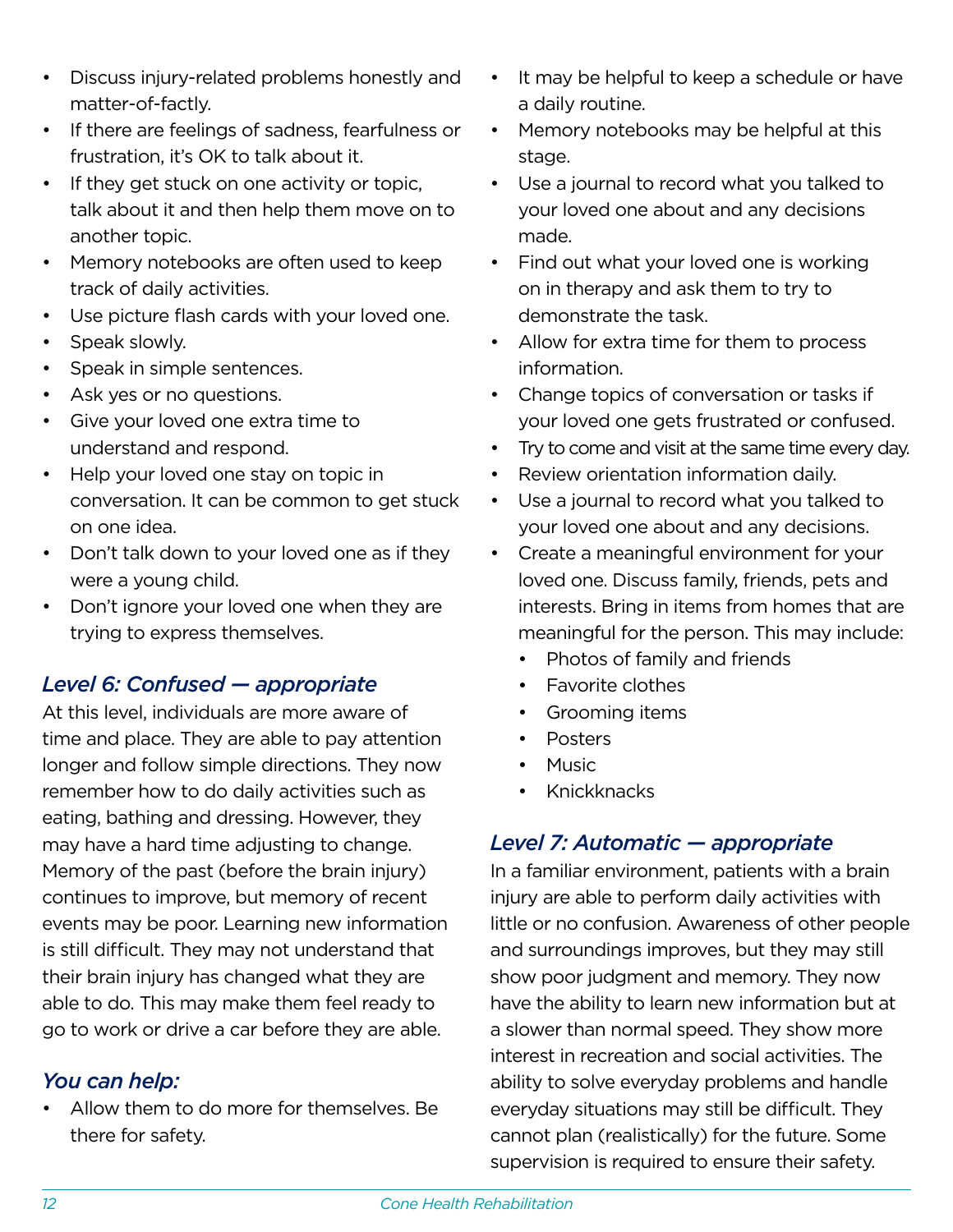#### *You can help:*

- Encourage independence but maintain supervision.
- Wait patiently for answers to questions. They may be slow in responding.
- Encourage active problem solving with everyday activities.
- Guide your loved one with questions rather than just telling them how.
- Act as a sounding board rather than giving the answer.
- Be watchful for signs of depression.
- Reinforce any aids or suggestions the therapy team may make.

#### *Level 8: Purposeful — appropriate*

Memory about the past is good, but memory about recent events (an hour or a day ago) may still be poor. They can learn new information but not as quickly as before. These memory problems may be permanent. If physically able, they may be independent at home and in the community. They may not have good judgment in emergencies or unusual situations. These problems may seem mild but may still be significant enough to prevent returning to hobbies. Counseling may be helpful. It is important to have support from family and friends.

#### *You can help:*

- Encourage patients at this level to be as independent as possible at home, school and work.
- Vocational rehabilitation may help with job training.

# **Effects on Senses**

Sometimes an injury damages the part of the brain that controls balance, sight or hearing.

double vision. In these cases the therapist will continually assess the patient's ability to see and may refer them to a eye doctor or a neuroopthamalogist to suggest sunglasses or special lenses. Some patients lose hearing or vision on one side. They can be taught strategies to accommodate.

#### *You can help:*

- Limit distractions (i.e., turning off TV, close the door).
- Adjust the lighting in the room to your loved one's comfort level.
- Ask the rehab team about your loved one's abilities. From their therapist, learn how to help the patient.
- Go slowly.

## **Effects on Physical Abilities**

Injury to the brain can affect how the patient can move their body. As a result of injury, patients may have little or no control over their bodies. Muscles may become weak, tighten or twitch. Therapy can help patients relearn how to move and gain strength. Improving posture and the ability to sit is an early goal of therapy. Range of Motion exercises can also help to improve movement and help prepare the patient to be able to perform a task. Sometimes patients may wear a splint or brace to hold a joint in a proper position.

Regaining balance and depth perception are common problems. A therapist may help a patient sit up, stand or walk. They may practice walking on a level surface and then progress to uneven surfaces and stairs. Some patients may need to use a wheelchair, walker or cane.

#### *Hearing and vision*

A patient may be sensitive to light or have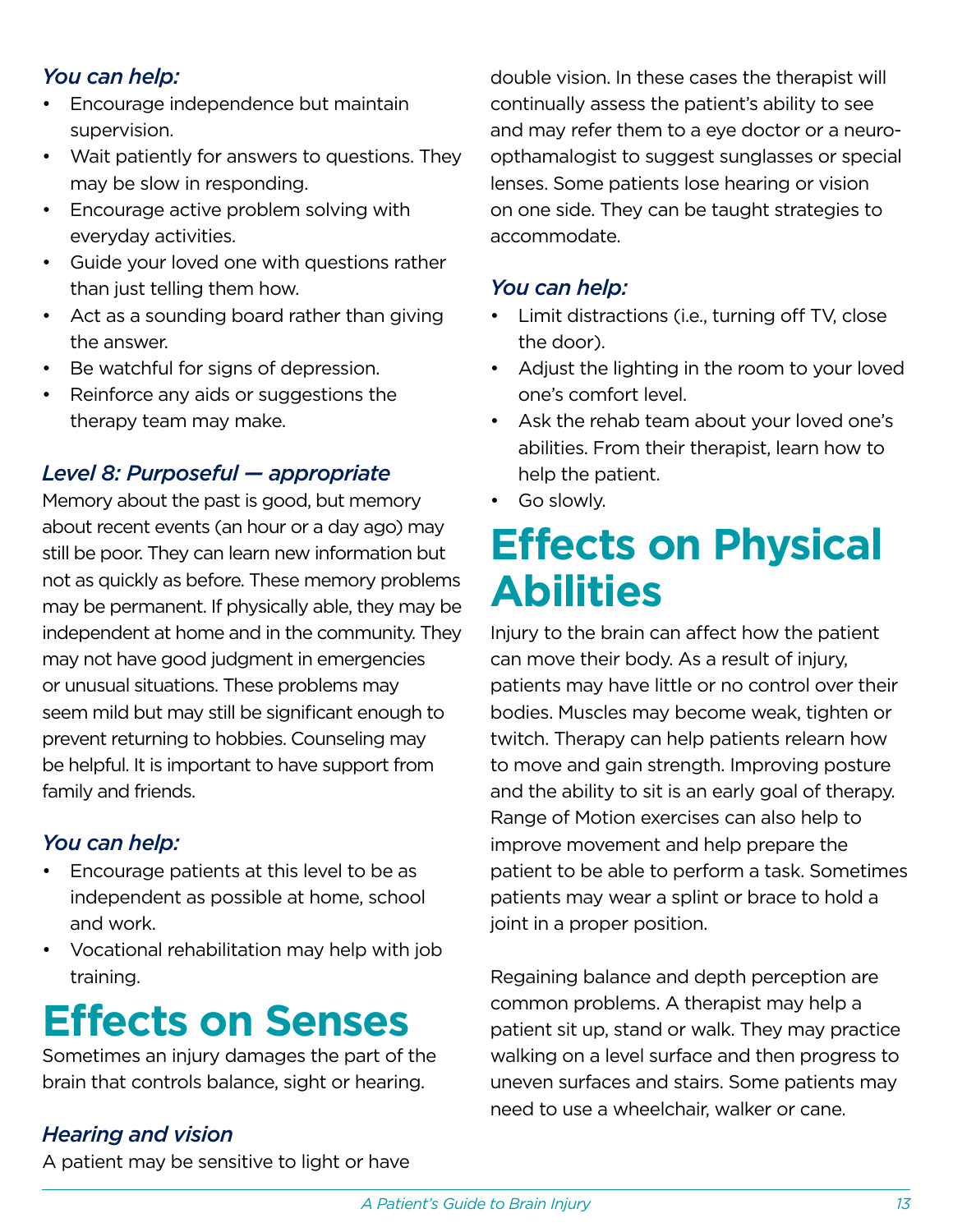#### *You can help:*

- Show interest in your loved one's recovery.
- Ask how you can be most helpful.
- Remind your loved one to use good posture.
- Make sure an affected arm or leg is supported in a proper position.
- Help your loved one to carry out their prescribed exercise program.
- Help make sure your loved one is following their splint schedule.

# **Glossary of Common Brain Injury Terms**

ADLs: (Activities of Daily Living): Everyday activities such as bathing, dressing and housekeeping.

Agitated: A stage of brain recovery when patients may be easily upset or angered. They may hit, kick or bite.

Ambulate (gait): To walk.

Anoxia (hypoxia): Brain damage caused by no oxygen or too little oxygen getting to the brain.

Anti-convulsant: A type of medicine used to prevent seizures.

Aphasia: Difficulty understanding what others are saying and using words or sentences to talk to others.

Apraxia: Difficulty planning movements needed to start and/or finish a task (speaking, combing hair, shaving, brushing teeth). The signal from the brain does not get to the body correctly.

Aspiration: When food or liquids enter the lungs while eating or drinking. This can lead to pneumonia.

Ataxia: When muscles are uncoordinated, resulting in jerky and uncontrolled movements. This can make everyday activities such as walking, eating and dressing difficult.

Behavior management: A plan developed by the rehab team to help deal with a person's behavioral problems which may affect safe and successful treatment.

Bilateral: Both sides of the body (right and left).

Catheter: A tube used to drain urine from the bladder.

Clonus: Uncontrollable jerking movement of a muscle, often seen at the ankle or wrist. This most often occurs when the ankle is stretched to put on a sock or shoe.

Cognition: Thinking skills that include our ability to pay attention, remember, solve problems, reason and make decisions.

Coma: A state of unconsciousness.

Community re-entry: A type of therapy designed to reteach the person how to function outside of the hospital. Various activities and individual skills are addressed.

Contracture: Stiffness in the joint due to muscle and tissue changes, making movement difficult.

Craniotomy: Cutting through an area of the skull to expose the brain for surgery.

CAT scan (Computerized Axial Tomography): A series of X-rays to show all structures in the brain and detect obvious changes.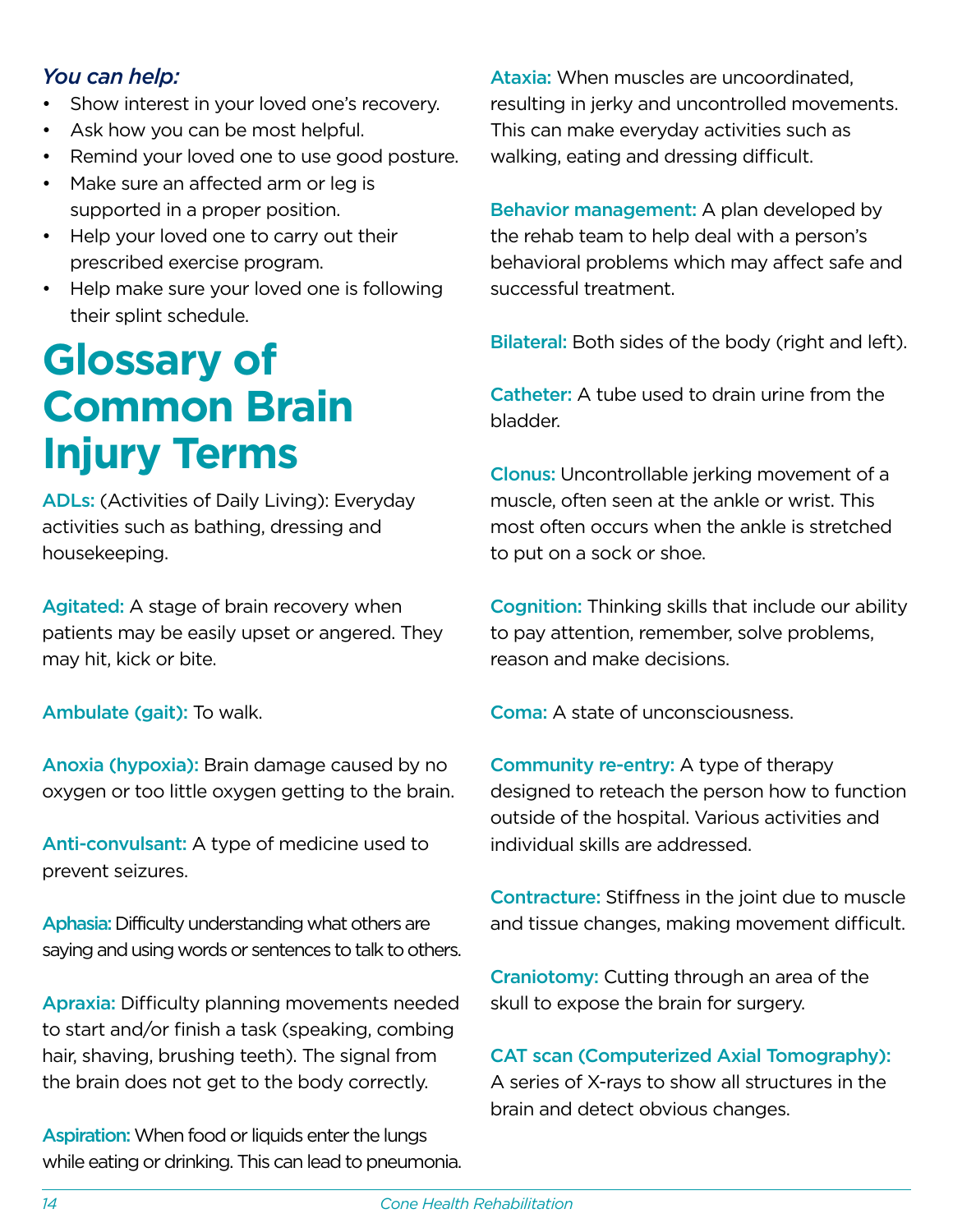Diplopia (double vision): Seeing two images instead of one. This occurs when the eyes are not in focus with each other.

Dysarthria: Difficulty speaking due to weakness of the face and mouth muscles. A person's talking may be slower or hard to understand. The voice may be softer. Drooling may occur.

Dysphagia: Difficulty swallowing due to poor control of the muscles of the lips, mouth and throat.

Edema: Swelling caused by fluid buildup. This is most commonly found in the arms, legs, hands, feet and brain.

Emotional lability: Quick changes in emotions/ moods (laughing, crying, anger) without reason.

**Extension:** Straightening of a joint such as the elbow.

Flaccid: When muscles don't work causing an arm or leg to be floppy.

Flexion: Bending of a joint such as the elbow.

Hematoma: When an area of the body fills with blood due to a broken blood vessel (bruise).

Hemorrhage: Bleeding.

Impulsive: Moving and doing things quickly without thinking.

Incontinent: When a person is unable to control bowels and/or bladder.

ICP bolt (Intracranial Pressure Bolt): A small metal bolt placed through the skull by a physician. It rests on the brain and is connected to a machine that checks brain pressure.

Judgment: Good sense. A person with good judgment is able to make safe choices.

Memory: The ability to remember.

Short-term memory: Remembering from 30 seconds to a few minutes.

Recent recall: Remembering from a few minutes to 24 hours.

Long-term memory: Remembering from 24 hours to many years.

MRI (Magnetic Resonance Imaging): A test which takes pictures of the brain. An MRI usually gives more detail than a CAT scan.

Neglect (hemi-inattention): When a person ignores or pays little attention to one side of his/her body. For example, a person may forget to bathe or dress one side of his/her body.

NG tube (Nasogastric Tube): A tube placed in the nose to allow food to go to the stomach. The tube may also be used to remove stomach contents.

NPO: A person who is NPO cannot have any liquids or food by mouth.

**Orientation:** Awareness of what is happening. Knowing the date, time and place.

Orthotics: Braces or splints.

Paralysis: Loss of movement.

Paresis: Weakness. Hemiparesis: Weakness of one side of the body. Paraparesis: Weakness of the legs. Quadriparesis: Weakness of the arms and legs.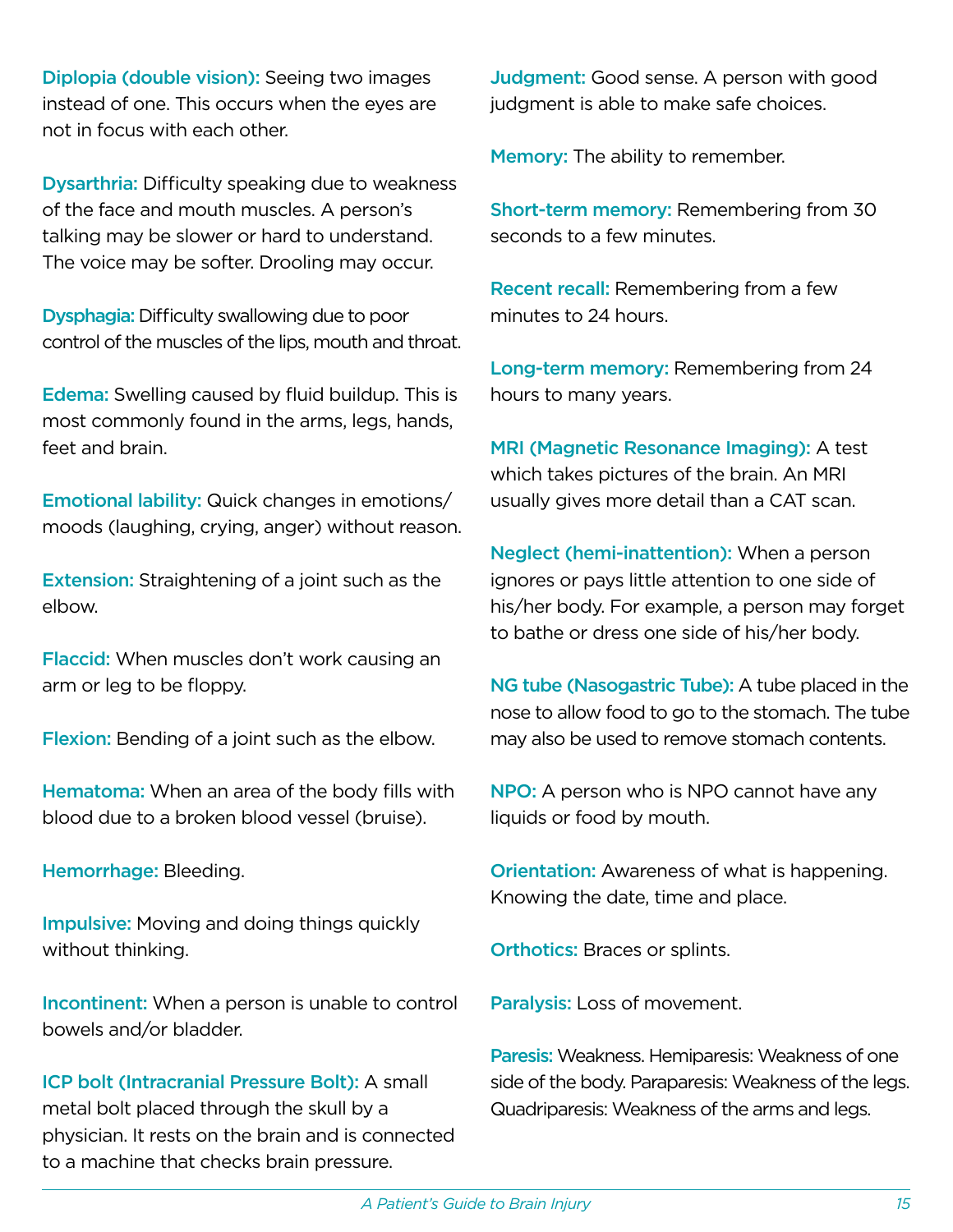PEG (Percutaneous Endoscopic Gastrostomy): A feeding tube surgically placed directly into the stomach.

**Perseveration:** Doing the same thing again and again (talking or moving).

Pre-morbid: Before the disease or injury.

Pressure ulcer (bed sore): A sore on the skin caused by lying or sitting for long periods of time without moving. Common areas are the heels, buttocks and back of head.

Prone: Lying on the stomach, face down.

Restless: The need to move. The person is not able to stay still and may move around a lot.

ROM (Range of Motion): The movement of a joint such as the elbow.

PROM (Passive Range of Motion): Someone else moves the body part.

AROM (Active Range of Motion): A person uses his/her muscles to move the body part.

Seizures: Sudden uncontrollable jerking of body parts which can happen after a brain injury. Medications are usually given to prevent this.

Sensation: The ability to experience feelings of touch, temperature, pressure and pain.

Spasticity: Tightness in muscles caused by a brain injury.

Supine: Lying on back, face up.

Synergy: A movement where muscles of the arm or leg work together instead of separately. For example, a person's shoulder and elbow may move when the intent is to move only the hand.

Tracheostomy (trach): Opening made in the throat to help a person breathe easier.

**Transfer:** Moving a person from one place to another such as wheelchair to bed, wheelchair to toilet or wheelchair to car, etc.

Visual field deficit: Loss of sight to the left or right because of brain damage.

Visual perception: The brain's ability to interpret what the person is seeing.

Void: To urinate or empty the bladder.

## **Resource Directory And Support Groups**

#### *Greensboro, NC*

#### Greensboro Brain Injury Support Group

Second Tuesday of each month, 7-8:30 p.m. Meeting Location: The Moses H. Cone Memorial Hospital Department 4 West, Rehabilitation Center Dayroom 1121 N. Church Street Greensboro, NC 27401 Lucy Hoyle 336-832-7450, 336-319-2214 (pager) lucy.hoyle@conehealth.com

#### *High Point, NC* Brain Injury Alliance of High Point

First Tuesday of each month, 7 p.m. Meeting Location: Millis Health Education Center 600 N. Elm Street High Point, NC 27262 Kittie Barringer- 336-713-8582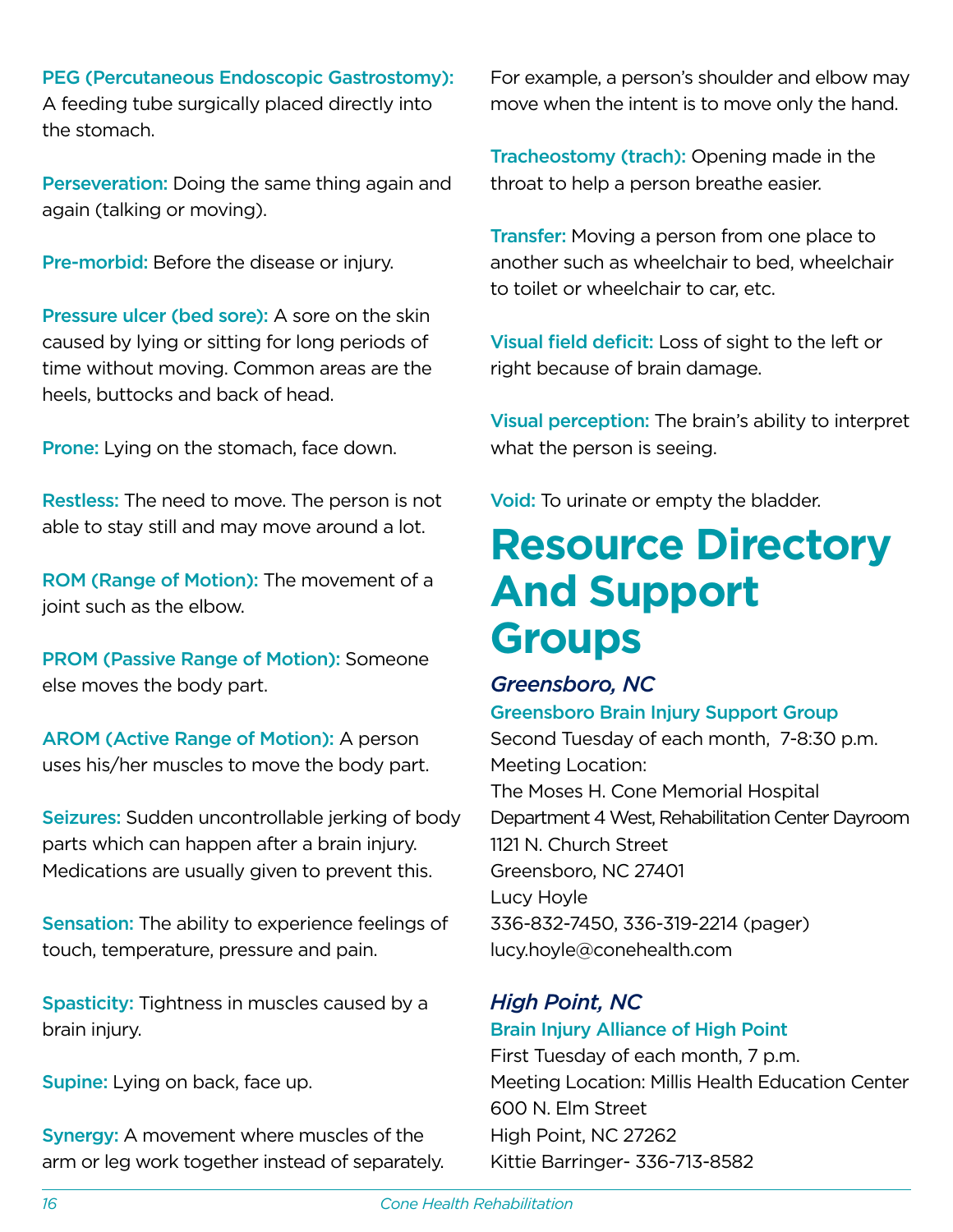### *Statesville, NC*

#### Surviving Angels

Third Tuesday of each month 7-8:30 p.m. Meeting Location: Fairfield Inn (Exit 50 off I-77) Kim Munro 704-528-0399, kimboom@bellsouth.net 184 Autumn Leaf Road Troutman, NC 28166

#### *Winston-Salem, NC* Back on Track

First or second Monday each month Robin Alexander, 336-718-3407 REAlexander@novanthealth.org Lilana Hines, 336-718-5736 Tory Walker, 336-718-1610 3333 Silas Creek Parkway Winston-Salem, NC 27103

#### Learning Services

Locations in Raleigh, Durham and Creedmoor. Services available include: residential rehab, therapeutic day activities and group home living, neurobehavioral rehabilitation.

#### LSNI - East

800 Recovery Drive Creedmoor, NC 27522 Contact: Brian Preston, Regional Program Director 888-419-9955

### *More information*

#### Brain Injury Association

1176 Massachusetts Ave., N.W., Suite 100 Washington, DC 800-444-6443 www.biausa.org - The Brain Injury Association of America, Inc.

### *Group Homes/day Programs*

Group homes are usually run by a corporation. Adults live in small, family-like communities, which may be limited by age, gender or disability. Group homes in North Carolina are usually licensed by the NC Division of Facility Services.

#### *Huntersville, NC*  Hinds Feet Farm

14625 Black Farms Road Huntersville, NC 28070 704-992-1424 www.hindsfeetfarm.org William DeGrauw, Day Program Director Day Programs and Residential Programs

#### Lutheran Family Services

336-275-7295 1600 Wendover Avenue Fax: 336-691-0068 Greensboro, NC 27115 www.lfscarolinas.org

#### Peacehaven Home

336-659-1247 1007 N. Peacehaven Road Fax: 336-659-0637

#### Brain Injury Association of North Carolina

P.O. Box. 748 133 Fayetteville Street Mall, Suite 310 Raleigh, NC 27602 800-377-1464 or 919-833-9634 www.BIANC.net Offices also in Greenville, Charlotte and Asheville

#### State Department of Vocational Rehab www.ncdhhs.gov/divisions/dvrs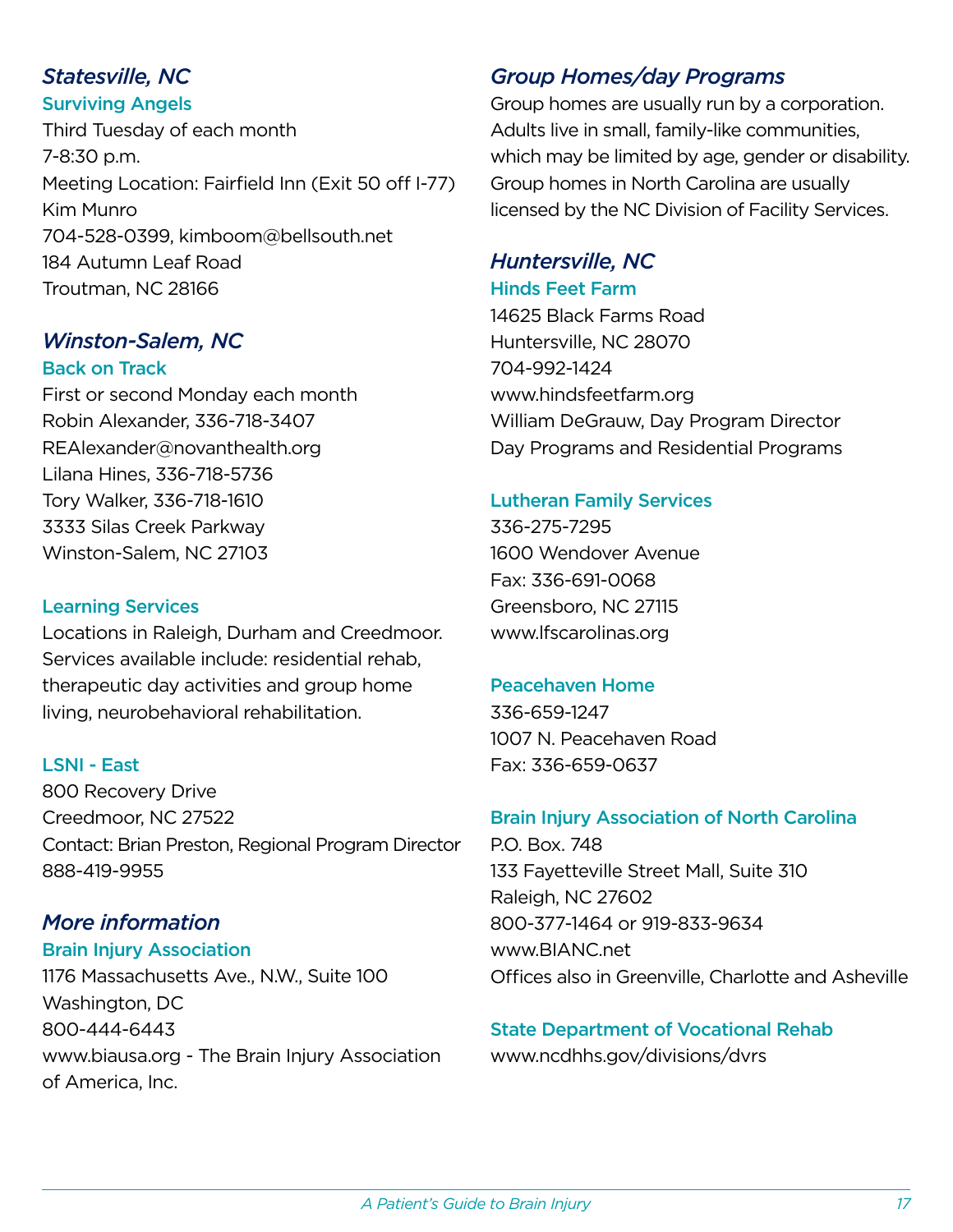#### *Journals for research*

#### Brain Injury

Journal of Head Trauma Rehabilitation Neurorehabilitation Journal Archive of Physical and Medical Rehabilitation *Questions, notes or comments:*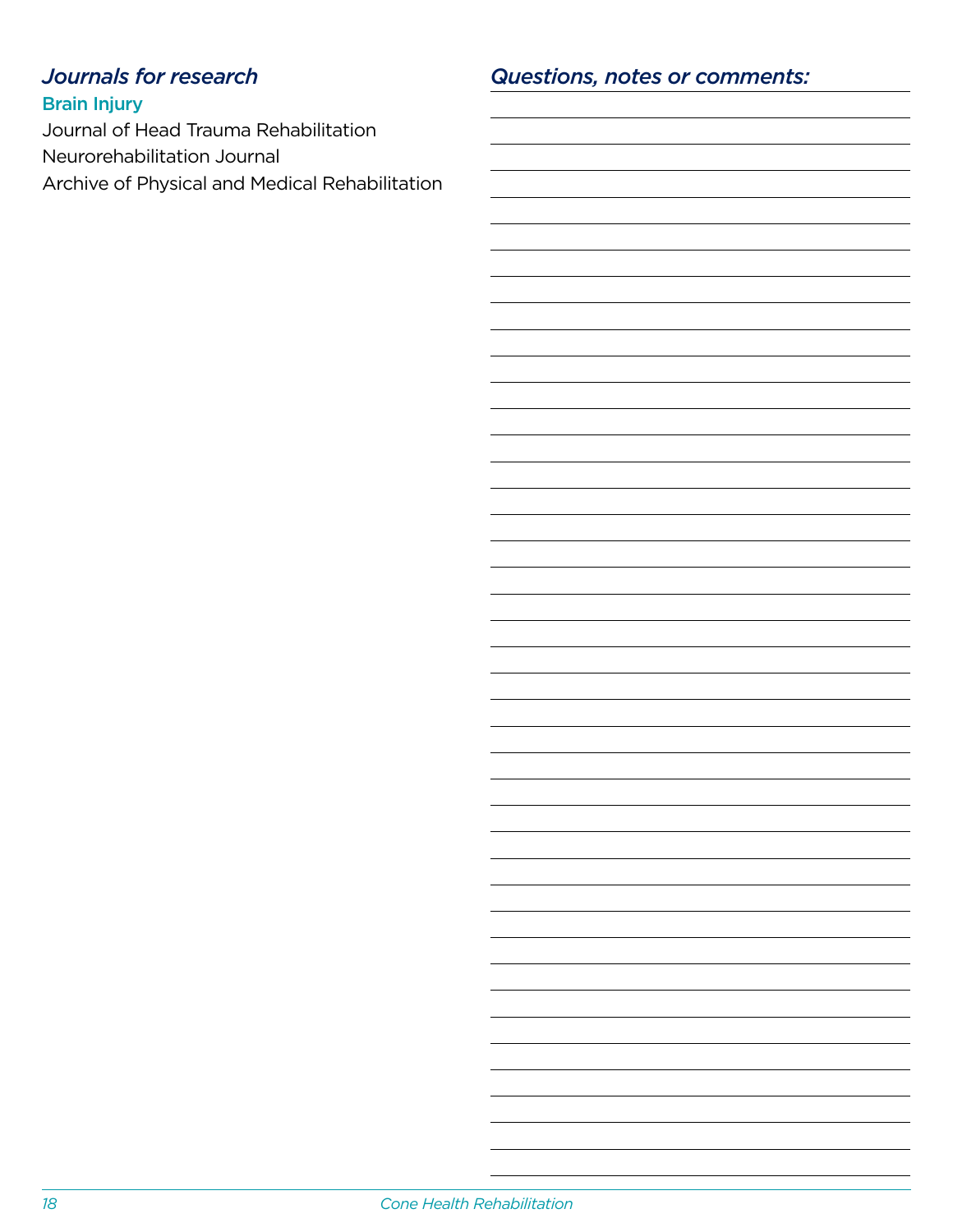|         | $\overline{\phantom{0}}$ |
|---------|--------------------------|
|         |                          |
| ——————— |                          |
|         | $\sim$                   |
|         |                          |
|         |                          |
|         | $\overline{\phantom{a}}$ |
|         |                          |
|         |                          |
|         | $\sim$                   |
|         |                          |
|         |                          |
|         |                          |
|         |                          |
|         |                          |
|         |                          |
|         |                          |
| ______  | –                        |
|         |                          |
|         |                          |